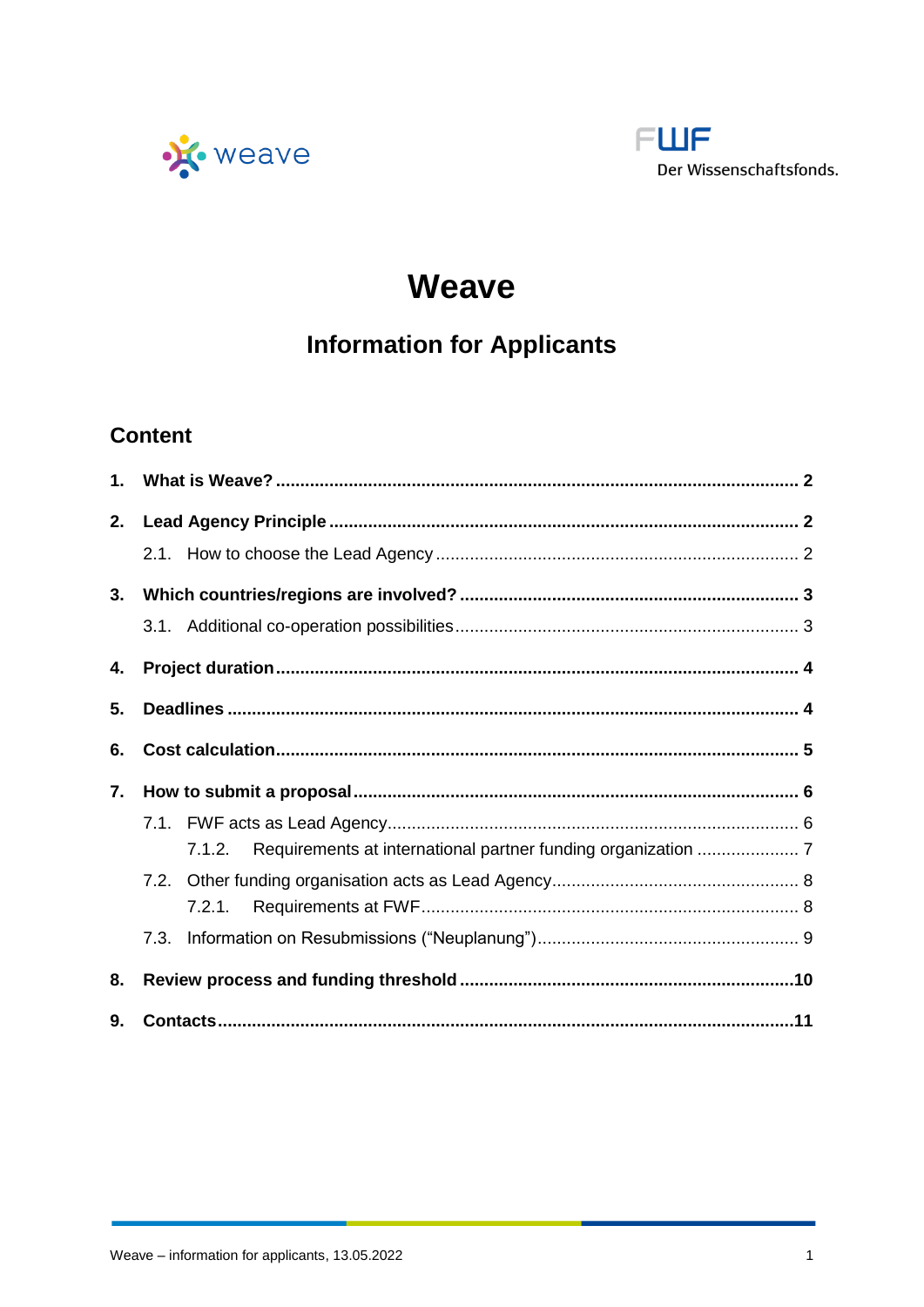



# <span id="page-1-0"></span>**1. What is Weave?**

Weave is a bottom-up cross-European funding scheme developed by European research funders to support excellent collaborative research projects.

It aims to simplify the submission, evaluation and funding procedure of collaborative research proposals involving researchers from **up to three European countries or regions**, through a single evaluation of the proposals.

Weave aims to make it easier for researchers to collaborate across borders, following simplified processes. Researchers will also be able to collaborate with their peers in countries where so far no agreements existed.

Within Weave, researchers from **two or three European countries or regions** are allowed to submit a collaborative research proposal to any of the participating funders. To submit a proposal, all participating researchers need to be eligible for funding at the involved Weave funding organisation.

Weave is based on existing funding programmes which are interconnected. Research projects are funded through national or regional research programmes that are managed by the respective Weave funding organisation. Funders will only provide funding within their national or regional borders.

# <span id="page-1-1"></span>**2. Lead Agency Principle**

Weave is based on the Lead Agency Procedure principle. According to the Lead Agency Procedure researchers from either two or three Weave partner countries jointly write a research proposal which will be reviewed by only one of the involved research funding organisations. The research funding organisation that receives the proposal (the so-called Lead Agency) evaluates the proposal according to its internal rules set out for its respective national or regional programme. The funding recommendation is then communicated to the other funders involved (so-called Partner Agencies), for approval and budgetary purposes.

The team of applicants determine a coordinating applicant, who submits the joint proposal to the respective Weave funding organisation in his/her country. The other applicants (coapplicants) have to submit a copy of the proposal within one week to their respective funding agency (Partner Agency).

### <span id="page-1-2"></span>**2.1. How to choose the Lead Agency**

(Co-)Applicants can freely chose the Lead Agency. Either FWF or any of the organisations listed in section 3 can act as Lead Agency.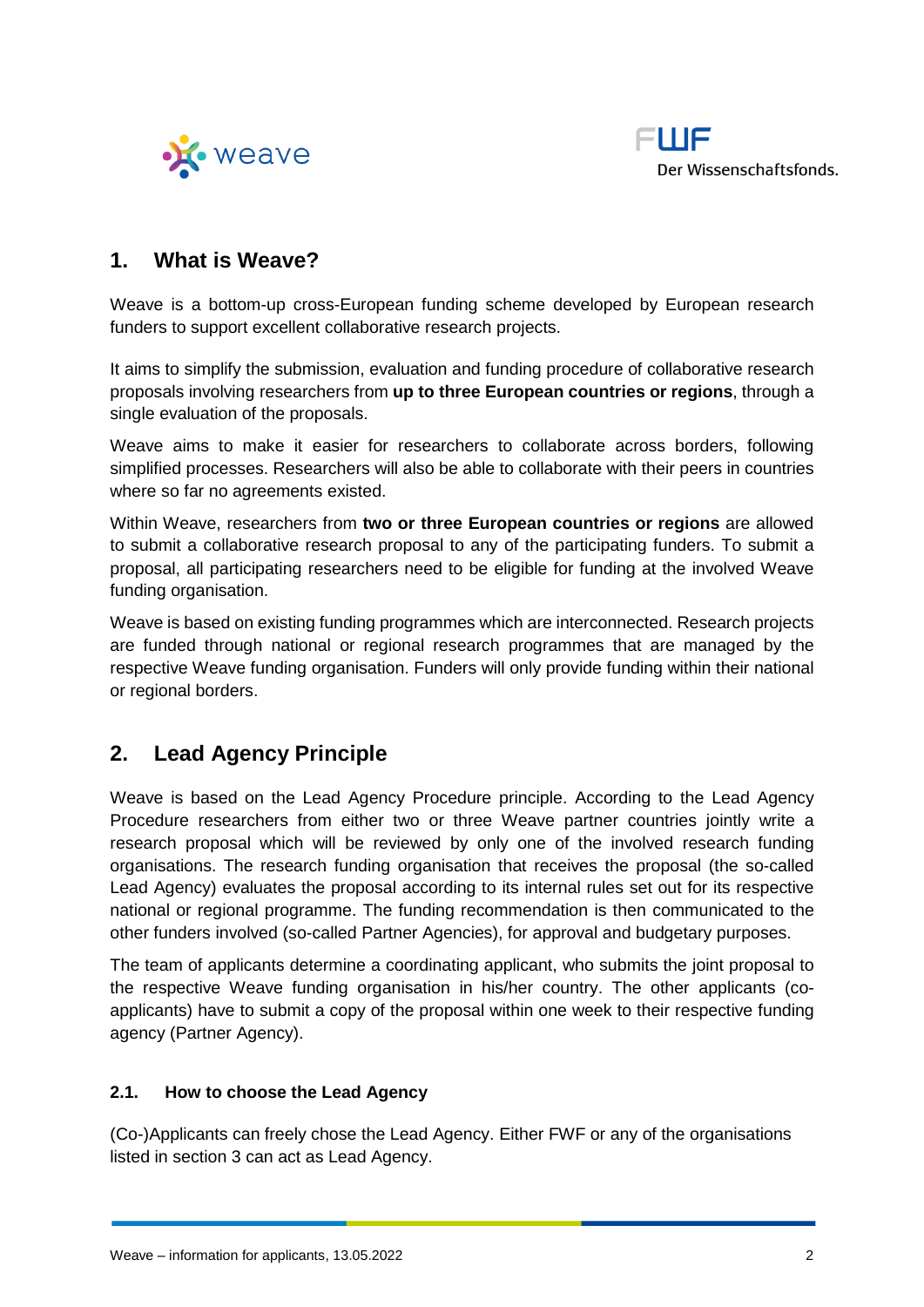



# <span id="page-2-0"></span>**3. Which countries/regions are involved?**

Within Weave, FWF currently co-operates with the following research funding organisations:

| Belgium / Flanders    | <b>FWO</b> – Research Foundation Flanders       |  |
|-----------------------|-------------------------------------------------|--|
| <b>Czech Republic</b> | <b>GACR</b> – Czech Science Foundation          |  |
| Germany               | DFG - German Research Foundation                |  |
| Luxembourg            | FNR - National Research Foundation Luxembourg   |  |
| Poland                | NCN - National Science Centre                   |  |
| Slovenia              | ARRS - Slovenian Research Agency                |  |
| Switzerland           | <b>SNSF - Swiss National Science Foundation</b> |  |

If FWF acts as Lead Agency, applicants in Austria can submit their proposal for a "Joint Project" with partners from **either one or two of the countries/regions** listed above.

Please note that **GACR** currently does **not** allow trilateral proposals including FWO/Belgium.

If **another organization than FWF** acts as Lead Agency, **other rules** for trilateral project proposals may apply. For details, please consult the respective Lead Agency.

### <span id="page-2-1"></span>**3.1. Additional co-operation possibilities**

Proposals submitted to **the following Lead Agencies** in addition to the above mentioned organisations can also include co-applicants which are financed by HRZZ and FNRS. The rule that the maximum number of (co-)applicants is three remains unaffected by this additional possibility:

| <b>Lead Agency / Country</b> | additional partner agency / country                                  |
|------------------------------|----------------------------------------------------------------------|
| ARRS / Slovenia              | HRZZ - Croatian Science Foundation / Croatia                         |
| FNR / Luxembourg             | Formas - Swedish Research Council for<br>Sustainable Development     |
|                              | F.R.S. - FNRS - Fund for Scientific Research /<br>Wallonia, Belgium  |
| FWO / Flanders, Belgium      | F.R.S. - FNRS - Fund for Scienctific Research /<br>Wallonia, Belgium |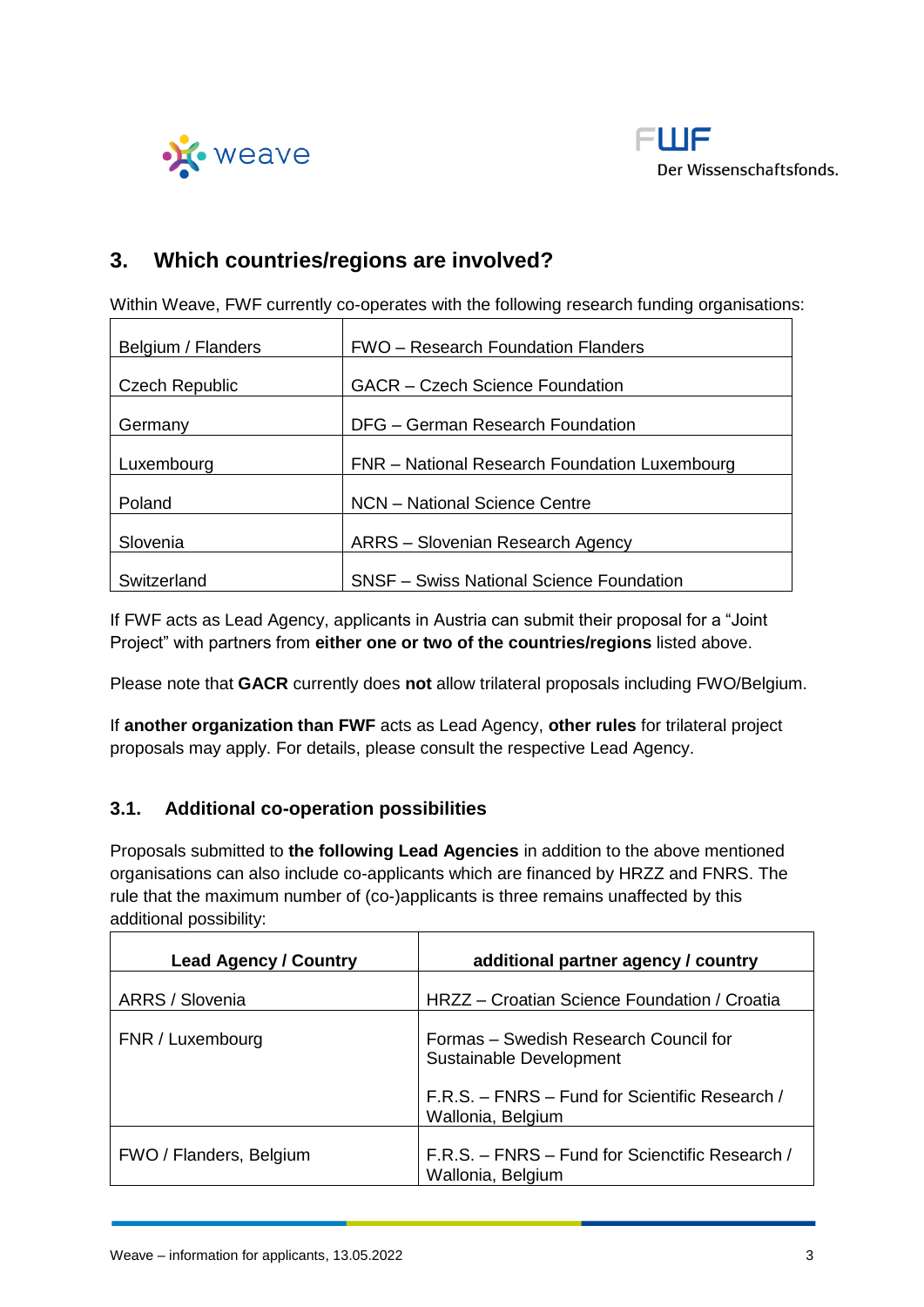



| SNSF / Switzerland | HRZZ - Croatian Science Foundation / Croatia                        |  |
|--------------------|---------------------------------------------------------------------|--|
|                    | Formas - Swedish Research Council for<br>Sustainable Development    |  |
|                    | F.R.S. - FNRS - Fund for Scientific Research /<br>Wallonia, Belgium |  |

# <span id="page-3-0"></span>**4. Project duration**

The maximum duration that applicants can apply for depends on the research funding agency/agencies involved. The maximum duration of the Joint Project is set by the research funding organization which allows the shortest project duration.

| Belgium/Flanders (FWO) | Up to 48 months                                 |  |
|------------------------|-------------------------------------------------|--|
| Czech Republic (GACR)  | 24 or 36 months                                 |  |
| Germany (DFG)          | Up to 36 months                                 |  |
| Luxembourg (FNR)       | If FWF acts as the Lead Agency: up to 48 months |  |
|                        |                                                 |  |
|                        | If FNR acts as the Lead Agency: up to 36 months |  |
| Poland (NCN)           | 24, 36 or 48 months                             |  |
| Slovenia (ARRS)        | Up to 36 months                                 |  |
|                        |                                                 |  |
| Switzerland (SNSF)     | Up to 48 months                                 |  |

# <span id="page-3-1"></span>**5. Deadlines**

The deadline for submitting a proposal **depends on the choice of the Lead**. If not FWF, but **another agency acts as Lead Agency**, the submission at FWF must take place **within 7 calendar days** after the submission at the Lead Agency. Please note that for the timely submission, the **date of sending the signed Elane cover sheet** to FWF is decisive.  $\Gamma$ ٦

┓

| <b>Proposal including</b><br>researchers based in | <b>FWF acts as Lead Agency</b>             | <b>Other funding organization</b><br>acts as Lead Agency |
|---------------------------------------------------|--------------------------------------------|----------------------------------------------------------|
| Belgium/Flanders (FWO)                            | Currently no call<br>$(next$ call in 2023) | Currently no call<br>(next call in 2023)                 |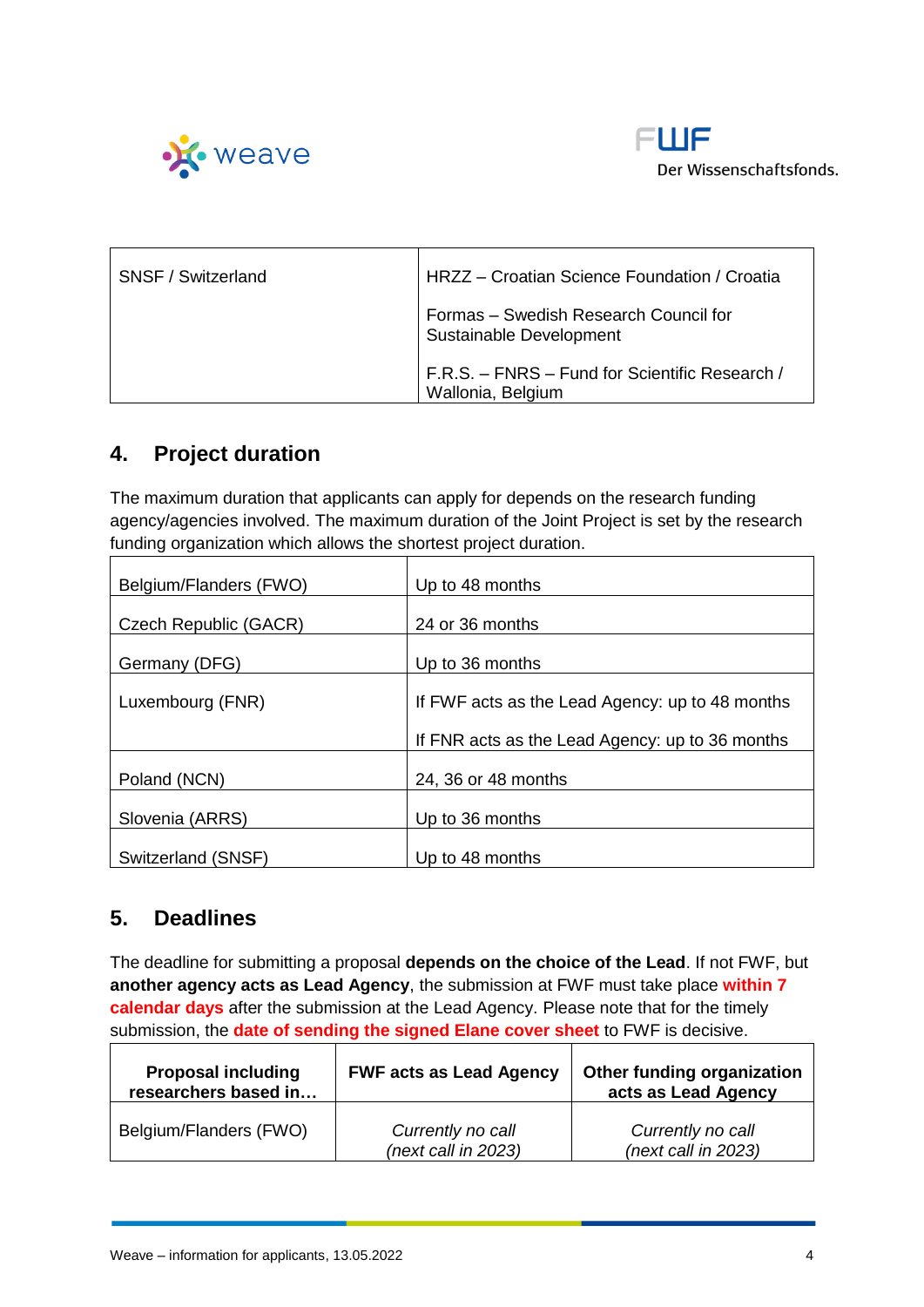



| Czech Republic (GACR) | Submission possible<br>anytime, no deadline | Currently no call<br>(next call in 2023)               |
|-----------------------|---------------------------------------------|--------------------------------------------------------|
| Germany (DFG)         | Submission possible<br>anytime, no deadline | Submission possible<br>anytime, no deadline            |
| Luxembourg (FNR)      | Submission possible<br>anytime, no deadline | Currently no call<br>(next call in 2023)               |
| Poland (NCN)          | Submission possible<br>anytime, no deadline | Currently no call<br>(next call in late 2022)          |
| Slovenia (ARRS)       | Submission possible<br>anytime, no deadline | Currently no call<br>(next call in 2023)               |
| Switzerland (SNSF)    | Submission possible<br>anytime, no deadline | 2 annual deadlines:<br>1 April 2022, 1 October<br>2022 |

# <span id="page-4-0"></span>**6. Cost calculation**

The project parts will be **financed separately** by the respective national/regional funding agency in accordance with their standard rules. For calculating the costs, the guidelines of the **respective national/regional funding organization** apply.

For Austrian project parts the **[guidelines for stand-alone projects](https://www.fwf.ac.at/fileadmin/files/Dokumente/Antragstellung/Einzelprojekte/p_application-guidelines.pdf)** ("Einzelprojekte") and for the **[programme for clinical research](https://www.fwf.ac.at/fileadmin/files/Dokumente/Antragstellung/KLIF/klif_application-guidelines.pdf)** (KLIF) apply.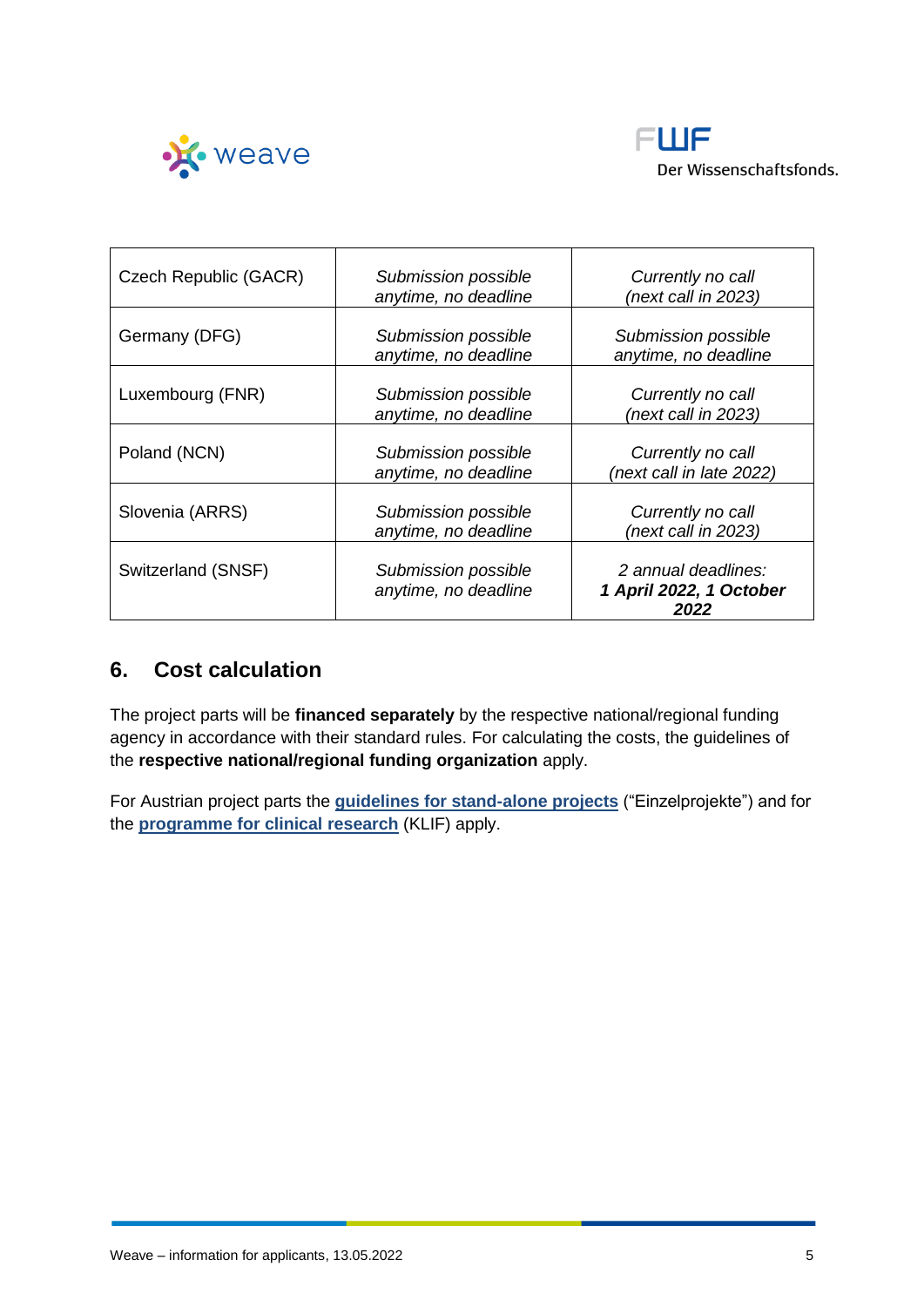



## <span id="page-5-0"></span>**7. How to submit a proposal**

The joint proposal must be prepared in accordance with the **formal guidelines of the Lead Agency**. The costs must be calculated in accordance with the guidelines of the funding agency in charge of funding the respective national/regional project part.

### <span id="page-5-1"></span>**7.1. FWF acts as Lead Agency**

Joint proposals submitted to FWF as the Lead Agency must be prepared in accordance with the **[guidelines for stand-alone projects](https://www.fwf.ac.at/fileadmin/files/Dokumente/Antragstellung/Einzelprojekte/p_application-guidelines.pdf)** or, in the case of clinical research, for the FWF **[programme for Clinical Research](https://www.fwf.ac.at/fileadmin/files/Dokumente/Antragstellung/KLIF/klif_application-guidelines.pdf)**. The project description must encompass the **entire bior trilateral research project**.

In addition to the elements stipulated in the guidelines, the **project description** must include additional information on:

- The **distribution of work** between the partners
- The **added value** of the international co-operation

The 20-page limit applies.

With regard to the **Annexes,** the following rules apply:

- **Annex 2** ("Financial aspects") must include information on the Austrian **and** all other international project parts.
- **Annex 3**: The **CV/publication list** of the **applicants in Austria and in the partner country/countries** must be included. In addition, **up to three** CVs/publication lists can be included.

The proposal must be submitted via the FWF **Elane system** (**[https://elane.fwf.ac.at](https://elane.fwf.ac.at/)**), using the programme category "**I – International Programmes**" (call "**Weave: FWF = Lead Agency**").

### *7.1.1.1. Clinical research*

For proposals in the area of clinical research, the guidelines of the FWF Programme for Clinical Research (KLIF) apply. The Austrian applicant must submit a positive opinion from the relevant ethics commission or evidence of a fundamental approval/endorsement by that commission. The document must be sent to FWF at the latest four months after the submission of the proposal. The international partners must follow the rules of their respective funding agency.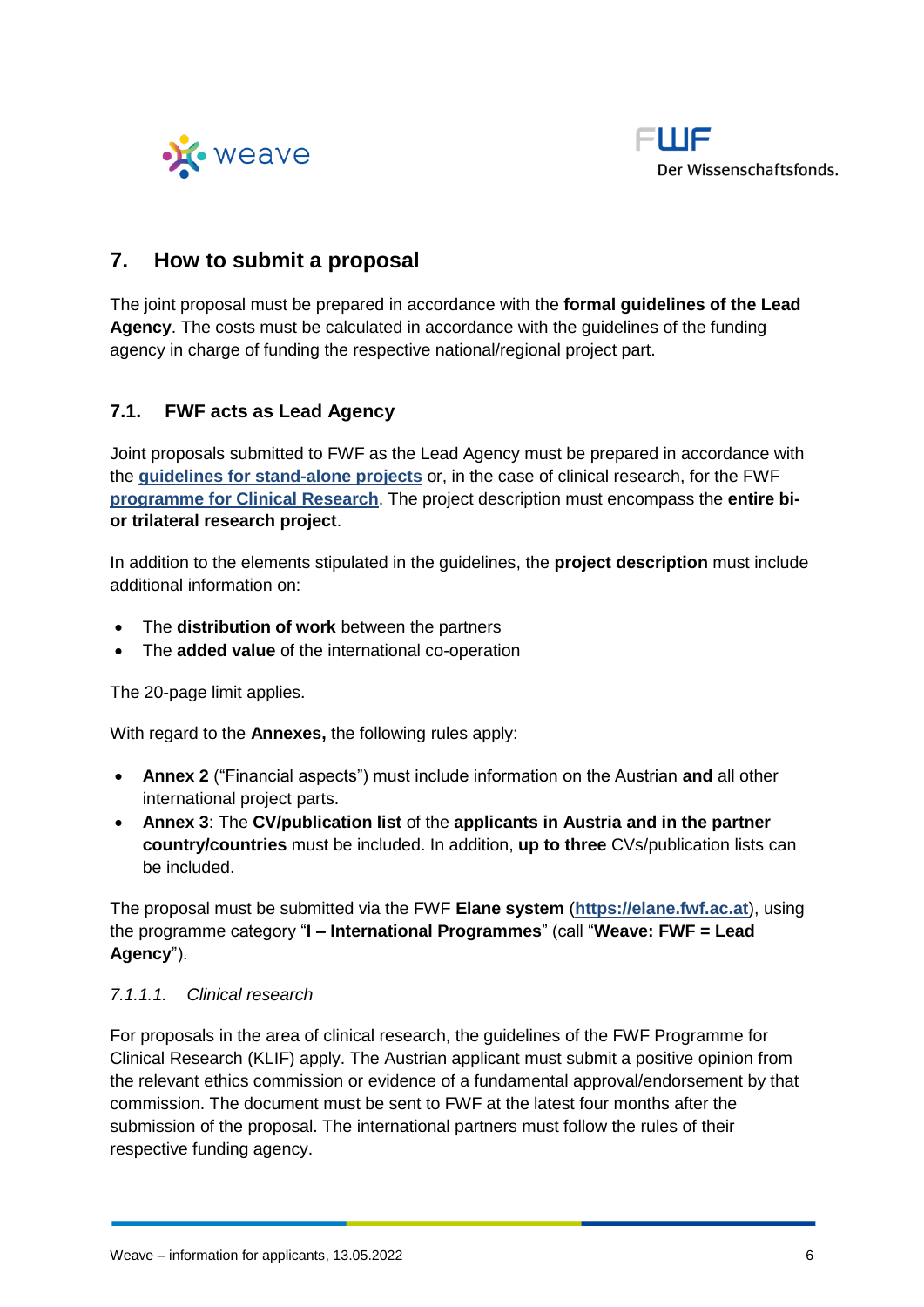



#### <span id="page-6-0"></span>**7.1.2. Requirements at international partner funding organization**

The international co-applicant(s) must submit the **administrative and financial data** to the Weave research funding organization in charge of funding their respective project part. **A copy of the proposal** that is submitted to FWF must be submitted to the partner funding organization. For details, international (co-)applicants must consult the websites of the respective funding agency at which they apply.

The submission at the partner funding organization must take place **within seven calendar days** after the submission at FWF.

#### **Information on proposals involving NCN/Poland:**

NCN requests the applicants to provide the financial information for the Polish project part in the proposals submitted to FWF (in Annex 2) to be stated **both in EUR and in PLN**, thereby using an **exchange rate published on the [NCN website](https://ncn.gov.pl/ogloszenia/konkursy/weave-unisono?language=en)**. Please note that the exchange rate will be **updated on 1 January 2022**. The financial information included in the FWF proposal and the information submitted to the NCN OSF system **must be consistent**. Differences between the financial information provided to FWF and NCN will lead to a **rejection of the proposal for formal reasons**.

Please note that NCN does **not allow Polish team members to be named** in the joint proposal submitted to FWF, with the exception of the NCN applicant and co-investigators. For details, consult the NCN **[call information on Weave-UNISONO](https://ncn.gov.pl/sites/default/files/pliki/WAVE-UNISONO-IFA_ang.pdf#page=6)**.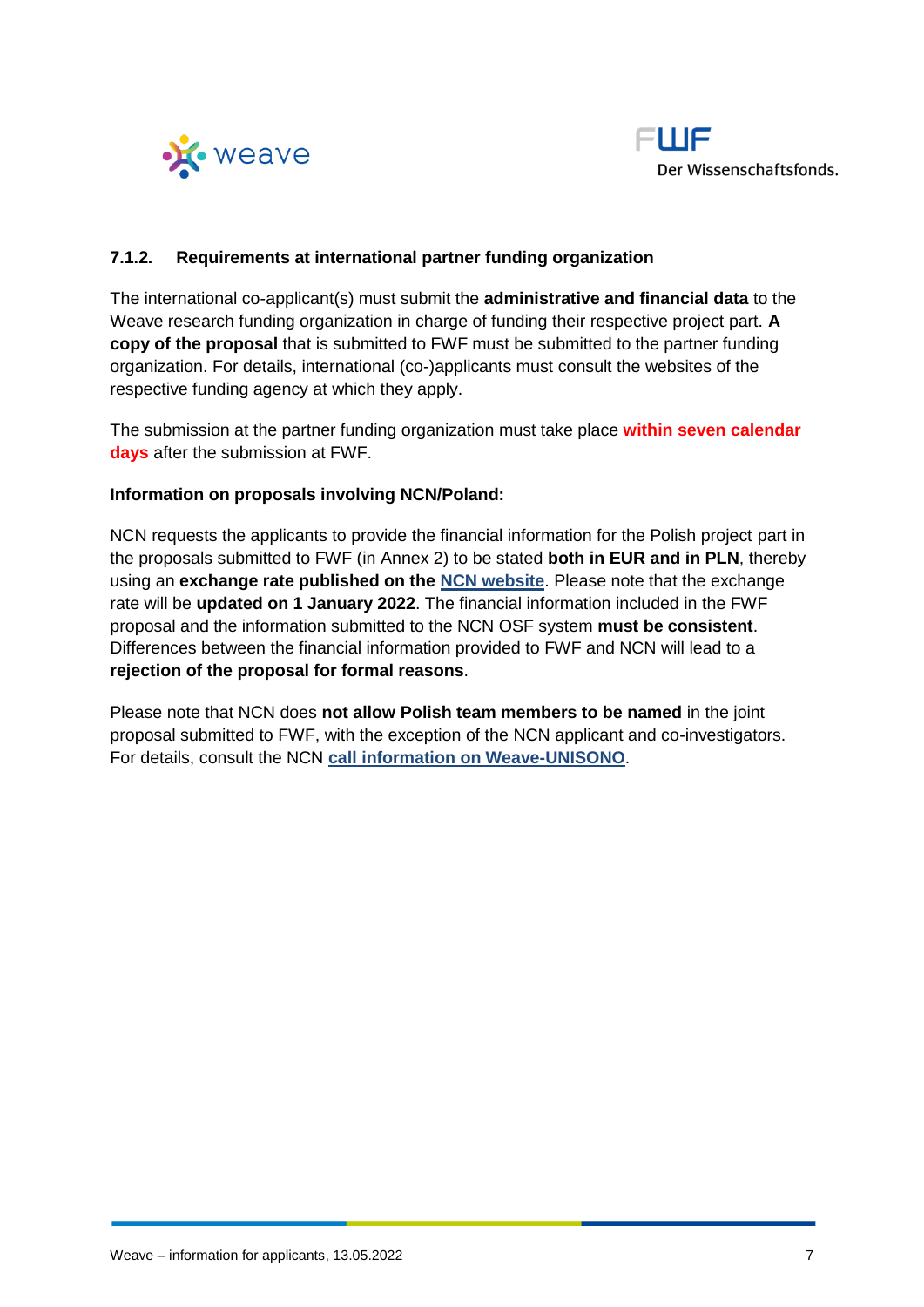



### <span id="page-7-0"></span>**7.2. Other funding organisation acts as Lead Agency**

Applications for which one of the FWF's Weave partner organisations (cf. section 3) acts as Lead Agency must be prepared **in accordance with the formal guidelines of the Lead Agency**. In addition, the application submitted to the Lead Agency must include information on:

- the **distribution of work** between the partners
- a **budget justification** for each national project part

| <b>Lead Agency</b>           | Website                                                                                     |
|------------------------------|---------------------------------------------------------------------------------------------|
| ARRS (Slovenia)              | http://www.arrs.si/en/medn/vodilna/index.asp                                                |
| DFG (Germany)                | http://www.dfg.de/lead_agency_weave/en                                                      |
| FNR (Luxembourg)             | https://www.fnr.lu/international-<br>cooperation/weave/                                     |
| FWO (Flanders/Belgium)       | https://www.fwo.be/weave                                                                    |
| <b>GACR (Czech Republic)</b> | https://gacr.cz/vyzva-pro-podavani-projektu-<br>na-principu-hodnoceni-lead-agency-3/        |
| NCN (Poland)                 | https://ncn.gov.pl/wspolpraca-<br>zagraniczna/wspolpraca-<br>wielostronna/weave?language=en |
| SNSF (Switzerland)           | http://www.snf.ch/en/funding/projects/weave-<br>lead-agency/weave/Pages/default.aspx        |

For details, please consult the information provided by the respective funding agency:

#### <span id="page-7-1"></span>**7.2.1. Requirements at FWF**

If one of the organizations listed in 7.2. acts as the Lead Agency, applicants at FWF **within seven days (for details cf. section 5)** after the submission at the Lead Agency must submit the **administrative and financial data** for the Austrian project part as well as the following documents to FWF:

- **Copy of the proposal** submitted to the Lead Agency
- **Budget justification** for the project part to be financed by FWF (according to **Appendix I** of the [application guidelines for stand-alone projects\)](https://www.fwf.ac.at/fileadmin/files/Dokumente/Antragstellung/Einzelprojekte/p_application-guidelines.pdf).
- **CV** of the applicant at FWF according to [FWF guidelines](https://www.fwf.ac.at/fileadmin/files/Dokumente/Antragstellung/Einzelprojekte/p_application-guidelines.pdf)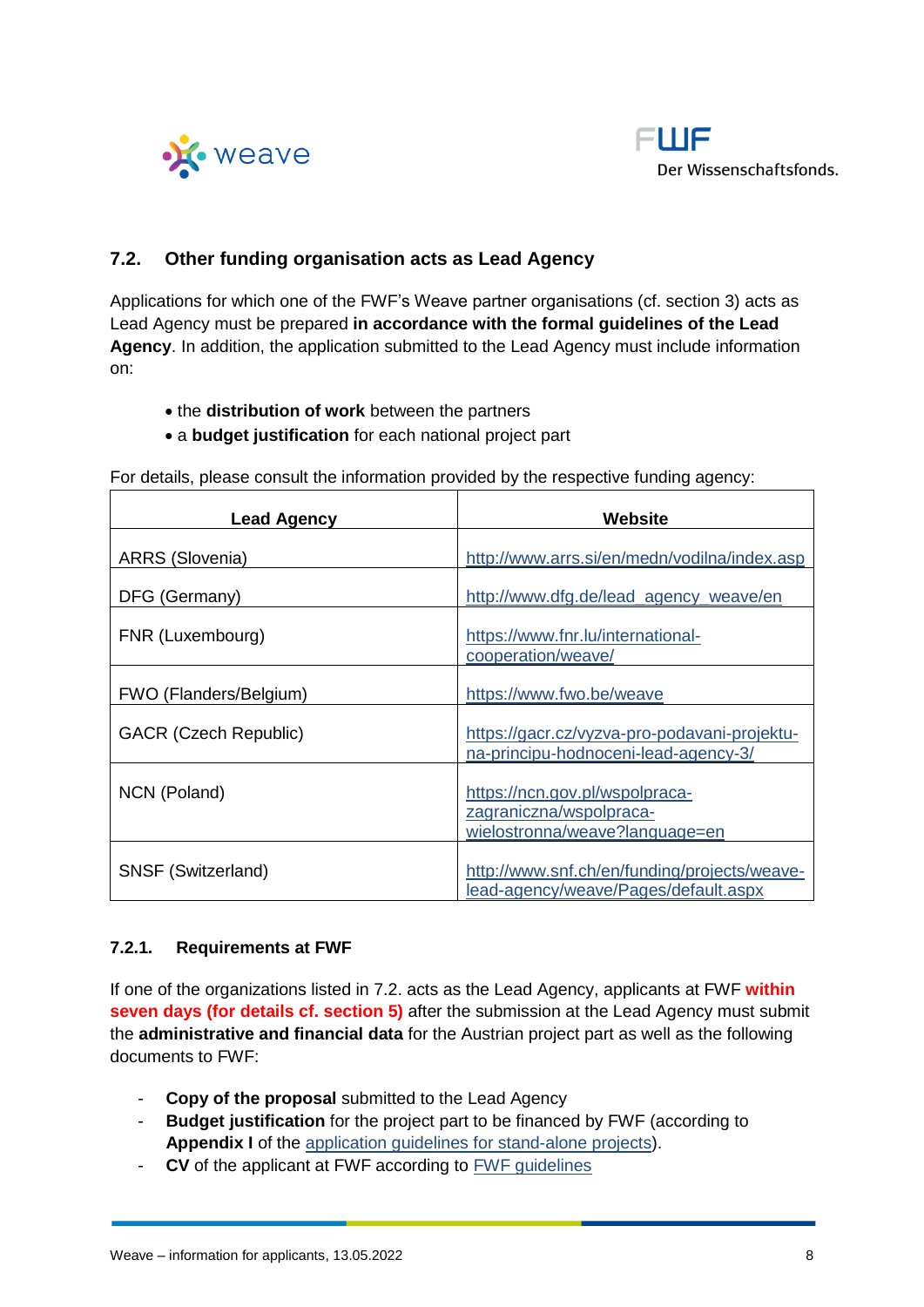



- **Publication list** of the applicant at FWF according to [FWF guidelines](https://www.fwf.ac.at/fileadmin/files/Dokumente/Antragstellung/Einzelprojekte/p_application-guidelines.pdf)

The data must be submitted to FWF via the **Elane system** [\(https://elane.fwf.ac.at\)](https://elane.fwf.ac.at/), using the "**I – International programmes**" programme category (Call: "**Weave – external Lead Agency"**)

The **FWF funded project part and applicants at FWF** must meet the **eligibility criteria** as defined in the [application guidelines for FWF stand-alone projects](https://www.fwf.ac.at/fileadmin/files/Dokumente/Antragstellung/Einzelprojekte/p_application-guidelines.pdf) or the FWF [Programme](https://www.fwf.ac.at/fileadmin/files/Dokumente/Antragstellung/KLIF/klif_application-guidelines.pdf)  [for Clinical Research](https://www.fwf.ac.at/fileadmin/files/Dokumente/Antragstellung/KLIF/klif_application-guidelines.pdf) (KLIF), respectively. For details, cf. **section 1 "General Aims"** of the application quidelines.

Please note that the **FWF applicant/principal investigator** who is stated in the application submitted to the Lead Agency must be **identical** with the person who acts as the applicant at FWF.

### *7.2.1.1. Clinical Research (KLIF)*

For proposals in the field of clinical research, the guidelines for the FWF [programme for](https://www.fwf.ac.at/fileadmin/files/Dokumente/Antragstellung/KLIF/klif_application-guidelines.pdf)  [clinical research](https://www.fwf.ac.at/fileadmin/files/Dokumente/Antragstellung/KLIF/klif_application-guidelines.pdf) (KLIF) apply with regard to the eligibility criteria and the guidelines for cost calculation. The applicant in Austria must submit a positive opinion from the relevant ethics commission or evidence of a fundamental approval/endorsement by that commission until four months after the submission of the proposal at the latest. Also, the form "Declaration on the opinion of the ethics commission" must be submitted by that time.

### <span id="page-8-0"></span>**7.3. Information on Resubmissions ("Neuplanung")**

Irrespective of whether FWF or another funding organization acts as the Lead Agency, the **FWF rules for resubmissions** apply (cf. **section 2.8** "Revising a rejected application ("resubmission") in the [application guidelines\)](https://www.fwf.ac.at/fileadmin/files/Dokumente/Antragstellung/Einzelprojekte/p_application-guidelines.pdf). Please note that **proposals must be revised** in order to be eligible for resubmission at FWF. Identical proposals may not be resubmitted.

If the **proposal** was **previously reviewed by FWF**, an accompanying letter containing an **overview of all changes** made in the resubmitted proposal must be submitted to the FWF. In addition, **response(s) to the reviews** obtained by FWF must be included (cf. section 2.8.).

If the proposal was **previously reviewed** not by FWF, but **by another Weave funding organization**, **only the overview of all changes** made in the resubmitted proposal must be submitted to FWF.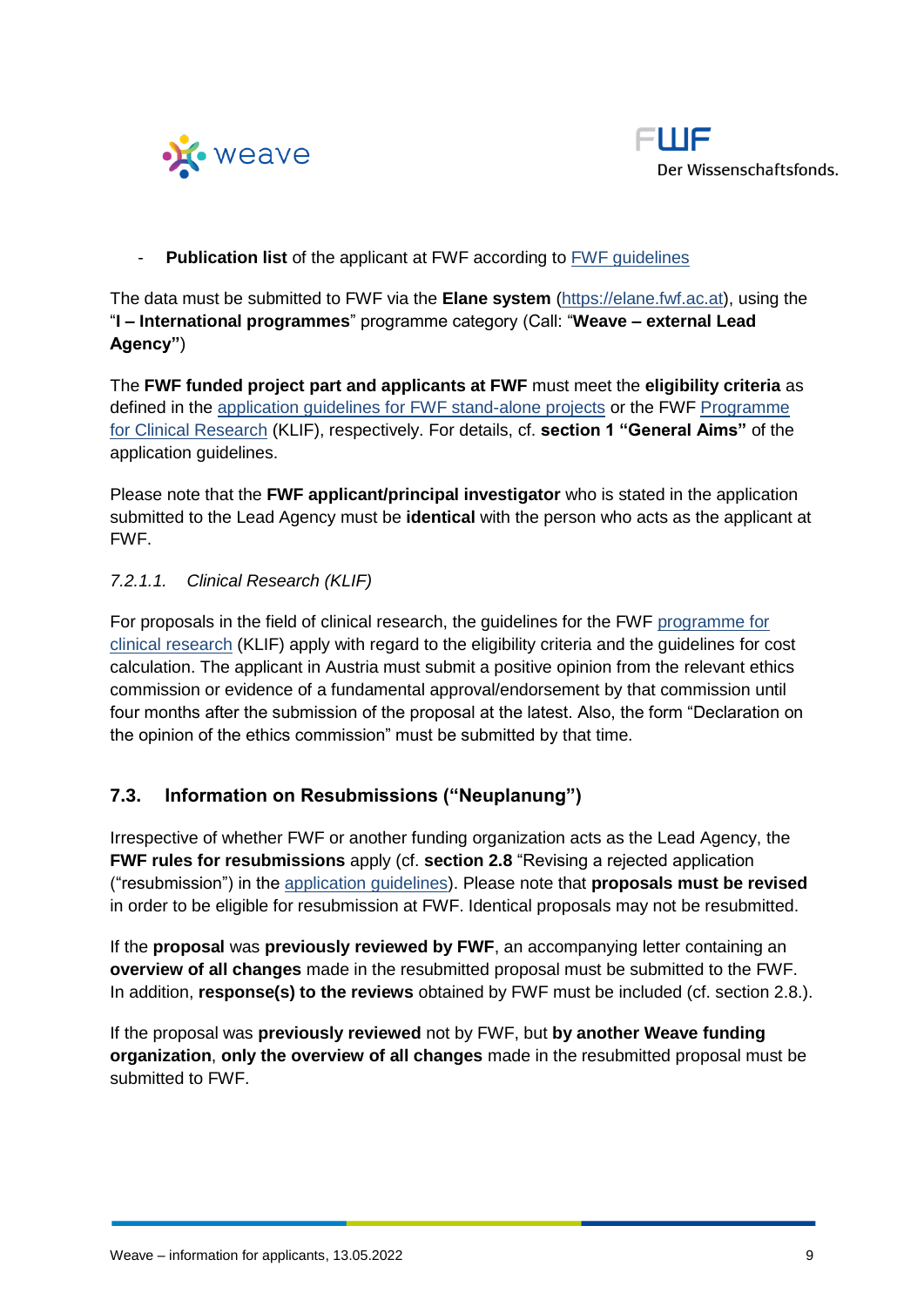



# <span id="page-9-0"></span>**8. Review process and funding threshold**

The proposals will be peer reviewed by the Lead Agency only. The Lead Agency will make a funding recommendation to the other involved research funding organization(s). The Lead Agency will make use of the standard review procedures used in the respective funding programme to which the proposals are submitted. If FWF acts as the Lead Agency, the minimum number of reviews will be calculated on the basis of **the larger / largest** funding sums requested at FWF and at the involved partner organization(s) respectively (cf. section 3 in the application guidelines). The application sums will not be added up for this purpose.

In order to be recommended for funding, a proposal must be ranked among the top 20 % in the respective funding programme (funding threshold).